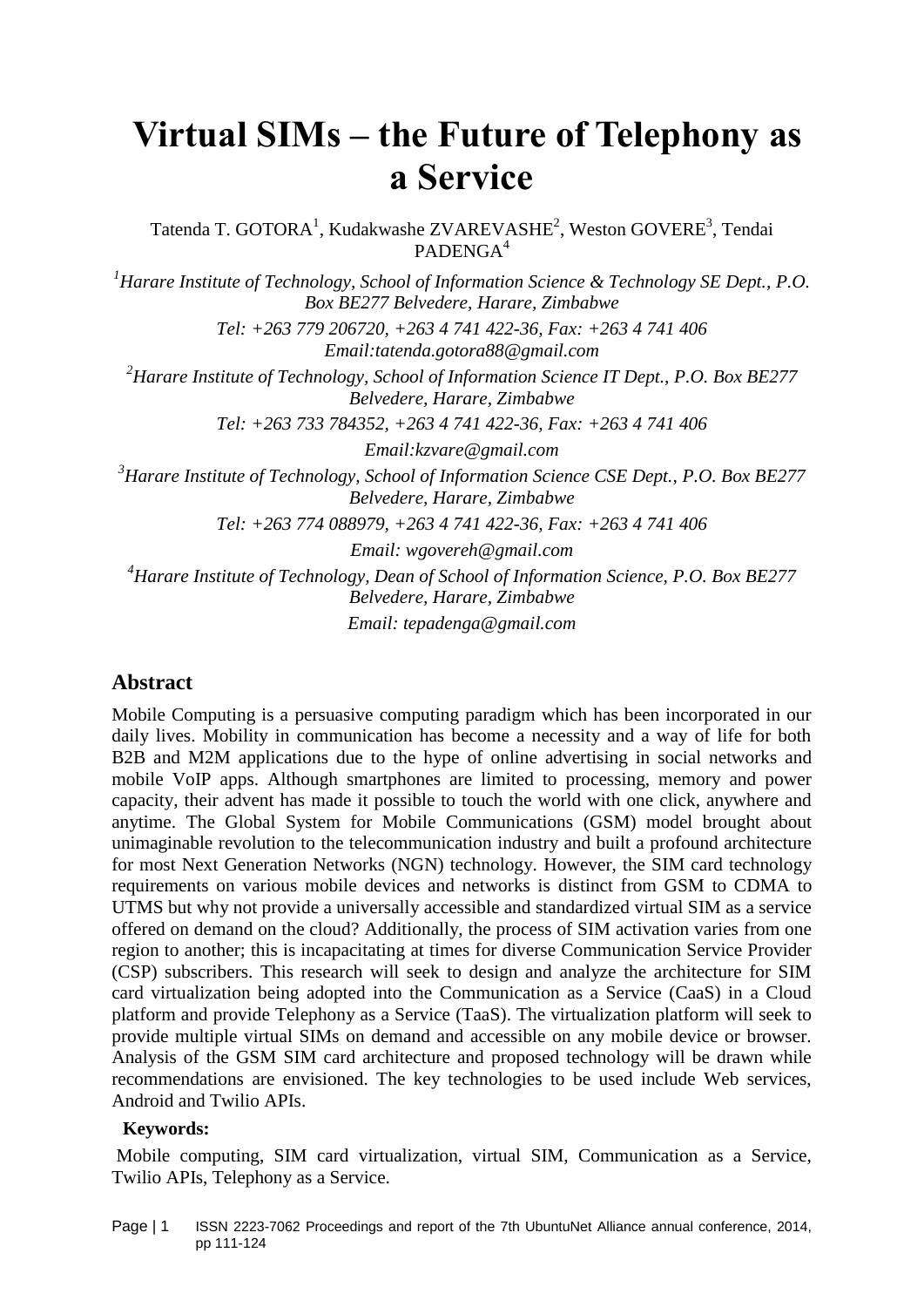# **1. Introduction**

Mobile Computing describes the ability of a movable device to process or perform a task while getting network connection. Something which once seemed impossible in the fixed network has been revamped by the new paradigm of mobility promoting access to network services anyplace, anytime, and anywhere. Mobile devices are the driving force to most business nowadays which have become the new WebTop for most enterprises (Gotora, T.T.,, Zvarevashe, K. & Nandan, P., 2014, Xiaoyi Chen, 2011) The ordinary citizens have adopted the smartphone culture of wanting uninterrupted access to social networking sites and a variety of other tele services from their Communication Service Providers (CSPs).Most African countries have recorded tremendous growth in mobile clientele especially the Southern Africa with Zimbabwe having a 500% growth over the past 5 years while Nigeria and South Africa being elevated to global powerhouses. Data services have taken a larger part of the revenue with traditionally calling and SMS services being subsidiaries. VoIP applications and free text platforms seem to be exponentially growing and so is the demand for an elastic and scalable network infrastructure. Most CSPs are heavily impacted by congestion tremors and have multiple complaints to deal with from unsatisfied users.

The advent of Cloud Computing has stimulated CSPs ambitions to provide Communication as a Service (CaaS) in most IT developed countries. This is due to the growing user needs in processing, storage and power consumption thus offering these as a service could prove vital in improving user satisfaction. Quite a lot of smartphone virtualization techniques have been proposed in Xiaoyi Chen, 2011. And while the Web's evolution to 2.0 opens unlimited communication potential. Most smart phones require various SIM card technologies used in different networks for instance SIM (for GSM), USIM (for UTMS) and CSIM (for CDMA). There are also distinct size requirements in different mobile devices namely a regular SIM measures 15 mm x 25 mm and micro SIM or 3FF(Third Form Factor) SIM card is 12mm x 15mm. At times it inconveniences users entering a new country to gain access to these from sellers due to the many document requirements and delayed activation time. Over the years web services have evolved into more than just mere integration communication methodology to powerful real-time integration web hooks and has improved from the tougher SOAP syntax to simple REST. Also improvements from Session Initiation Protocol (SIP) to Web Service Initiation Protocol (WIP) all fostered in CaaS as highlighted in Gotora, T.T. Kudakwashe Zvarevashe, K. &Pranav Nandan, P.. (2014). This research seeks to adopt a design architecture for SIM virtualization which will be implemented on android devices while applying Twilio RESTful APIs via a Twilio cloud. The paper will be composed of 6 categories. Section 2 will look at analysis of the current GSM architecture and various SIM virtualization solutions in play. Consequently section 3 goes to exam the design architecture of proposed virtualization technology and section 4 brings out the implementation results. The comparison of virtual SIM and GSM SIM comes in section 5. Finally the conclusion and recommendation sums it up in section 6 and 7 respectively.

# **2. GSM Architecture and SIM Virtualization Solutions**

# **2.1 GSM Architecture**

The current GSM mobile communication uses a Subscriber Identity Module (SIM) Schiller, J. (2008) to uniquely identify a mobile subscriber and for authentication purposes. This is physically inserted into a mobile device/station. It enables the Mobile Station (MS) to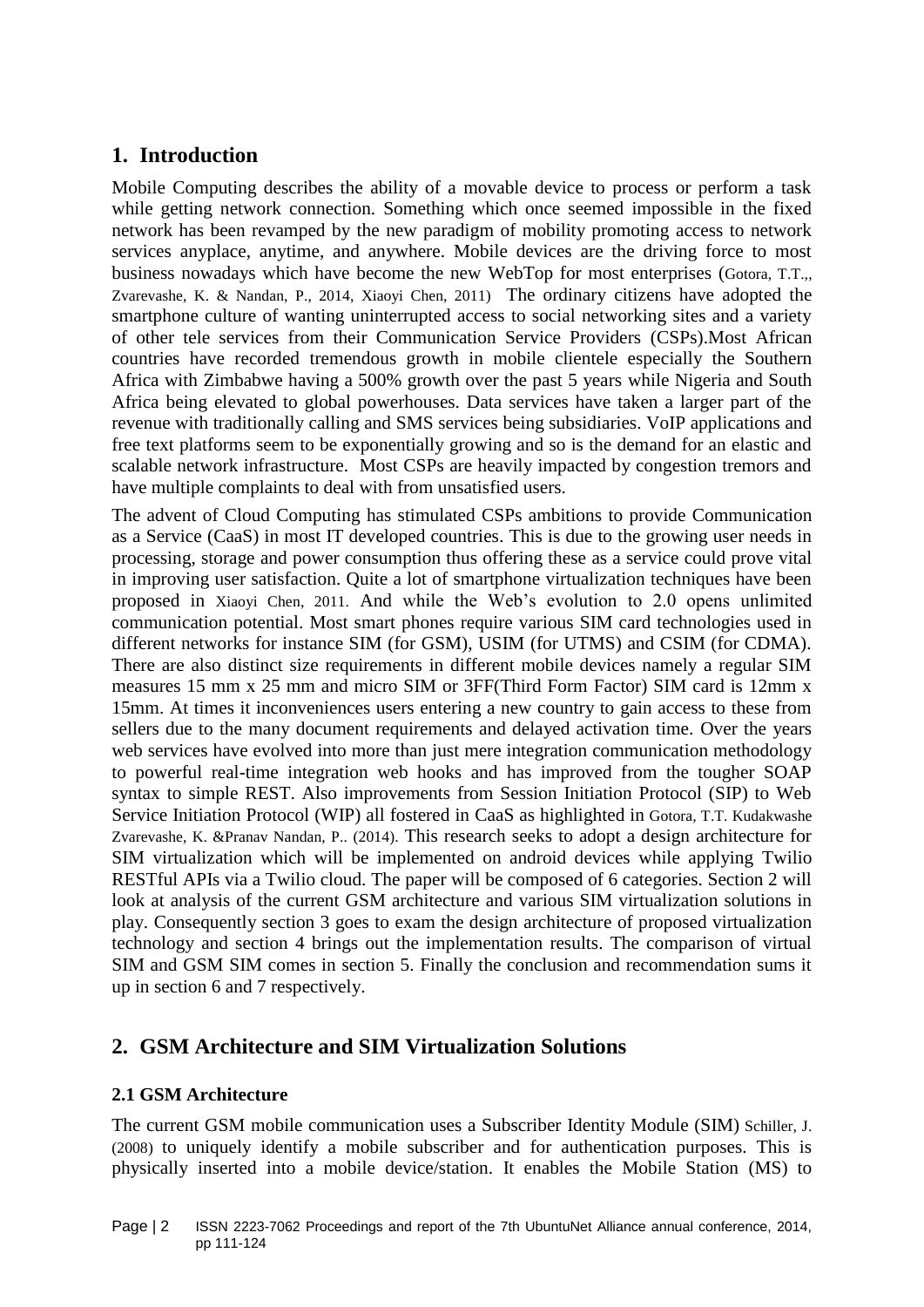connect to the GSM network. As shown in Figure 1, the MS is located at the Base Station Subsystem (BSS) cell and connects to the Base Transceiver Station (BTS) via the  $U_m$ interface. When the MS connects to the BTS, the SIM saves a temporary mobile (dynamic) cipher key for encryption, temporary mobile subscriber identity (TMSI), and location area identification (LAI) obtained from MSC and kept at the Visitor Location Register (VLR) Database. VLR is responsible to act as the foreign agent who copies mobile user data from Home Location Register (HLR) while updating Location Area (LA) of user.

The international mobile subscriber identity (IMSI), card serial number and type does not change when the MS moves into another location which is stored on SIM. Each SIM has a PIN (personal identification number) which causes one MS unlocking when establishing connection to another MS. Every SIM has a PUK (PIN unblocking key) which enables the subscriber to unlock it if accidentally locked due to some reason and stores a 128-bit authentication key provided by the service provider. Authentication is processed by MS via a Mobile Switching Centre (MSC) through an algorithm using this key and a 128-bit random number dynamically sent by Authentication Centre (AuC). If the MS is not authenticated, the service to that number is blocked.



Figure 1: GSM Architecture

#### **2.1.1 Advantages of GSM Architecture (** Schiller, J.,2008 )

- GSM uses a hierarchy of 3 subsystems (RSS, NSS and OSS) which enable management of mobile subscribers easily.
- $\triangleright$  Supports various tele services like telephony, SMS, emergency number, MMS and call forwarding to mention just a few.
- $\triangleright$  GSM is supported by a plethora of telecommunication networks (e.g. PSTN, ISDN,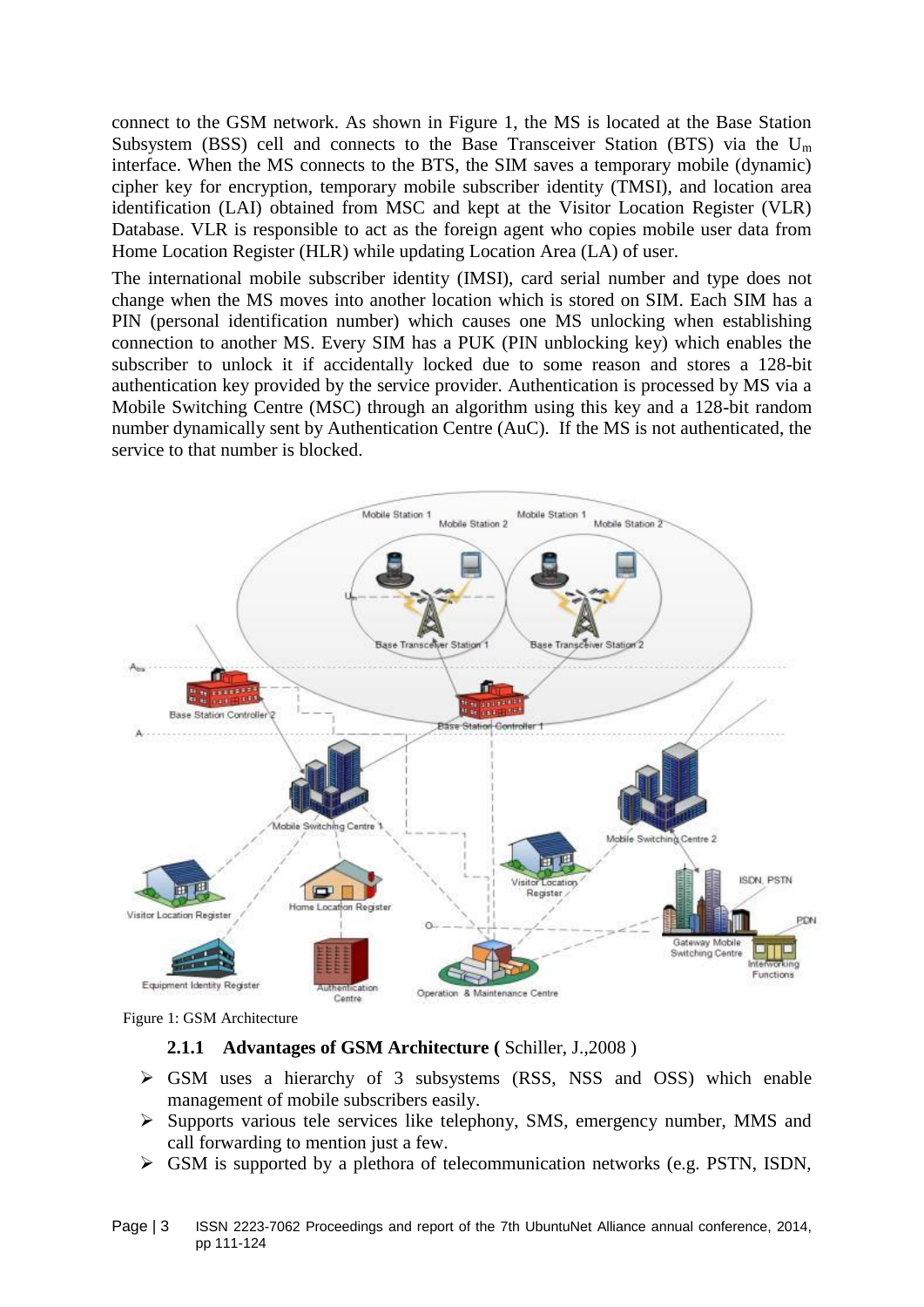and PDN) and protocols.

- Use of SIM secret information, AuC and VLR enforces better security for user confidentiality and identification.
- $\triangleright$  Supports both data and voice transmission.
- $\triangleright$  SIM is unique to a subscriber and can be attached to any GSM-enabled phone.
- $\triangleright$  Supports roaming services in global mobile networks while making use of VLR attached to the MSC.
- $\triangleright$  Supports GPRS (General packet radio services) which is fully internet oriented.

## **2.1.2 Disadvantages of GSM Architecture**

- $\triangleright$  Subscriber requires multiple SIM cards or mobile devices for different tele services [4].
- $\triangleright$  Current user demands surpass the GSM availability and traffic limits.
- $\triangleright$  If SIM is hacked, user identification is compromised.
- $\triangleright$  If SIM PIN and PUK are lost or forgotten it would be impossible to use a blocked SIM.
- $\triangleright$  GSM is connection-oriented thus requires additional frameworks like GPRS and High Speed Circuit Switching Data (HSCPD) to cater for the data traffic [3].
- $\triangleright$  Operational costs of GSM model is high and expensive to expand.
- $\triangleright$  Expensive roaming charges.

## **2.2 Current SIM Card Acquisition and Activation Process**

Buying a SIM card in India is usually carried out at a mobile dealer store or via street vendors or at the CSP and some documents are handed in which include the personal identification, passport size photos, residential proof and registration form. While in Zimbabwe they require a national identification document and activation happens in 24 hours. The vendors will then take the registration forms in batches to the CSP centers to be verified and if applicants meet the standards their SIM card is activated, else modification is requested as shown in Figure 2. Each time a user requires a SIM they have to physically go through this process and mostly there are delays in activating services to the potential subscriber. Some ignorant or less informed foreigners usually get duped by vendors by being sold stolen or unauthorized SIMs on the streets. This destroys clientele trust and is detrimental to the CSPs reputation.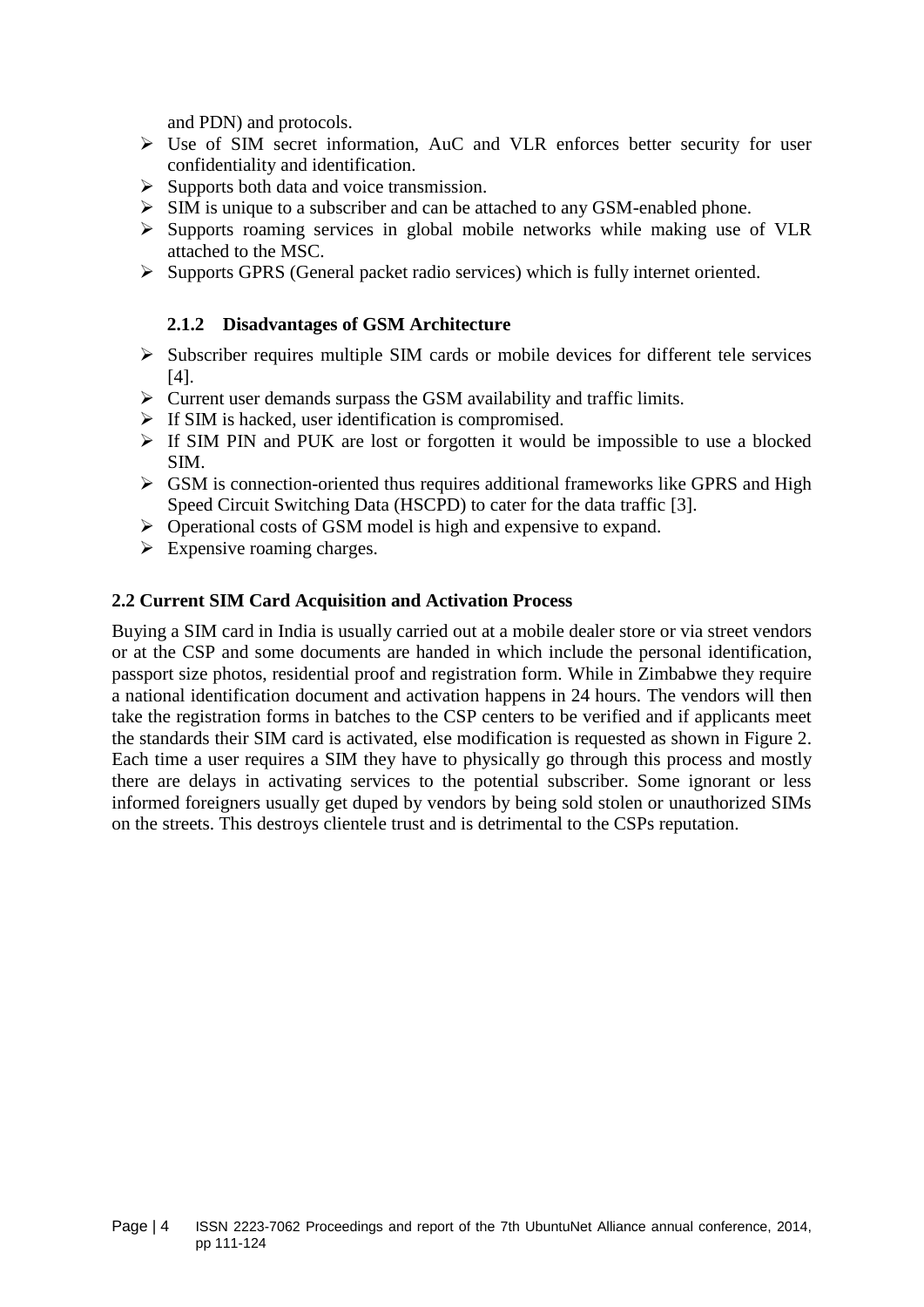

Figure 2: Current SIM Card Activation Process

Most business personnel require multiple phones and SIMs to cater for their daily business operations which at times is cumbersome to carry around. To try to solve this issue most mobile device manufacturers introduced the dual SIM technology which has proven to be helpful as it can accommodate two CSP services. However when a client moves from one region or country to another they have to experience exorbitant roaming charges to use their respective telephone lines which is rather unrealistic to the general public. Justifications have been raised by the various service providers and telecom regulators, but in this modern era of technology where the cloud and web services are viable isn't there another solution?

# **2.3 Movirtu Virtual SIM Solutions**

*"*Omnia mutantur, nos et mutamur in illis" said Nicholas Borbonius (16th Century)*. As the telecommunication industry is trying to expand its soft infrastructure to meet the increase in user demands in tele services while reducing capital expenses (CAPEX), new solutions have risen. Movirtu ManyMe solution (*Movirtu, 2014a) *is a virtual SIM service which allows a subscriber to use multiple mobile numbers on one device, as it's based on the Movirtu's patented SIM virtual platform and viable within the standard mobile networks. This is an initiative which is meant to solve the issue of having to swap between multiple SIMs and or devices to use different CSP services. It is independent of the SIM operator which will be physically placed in a mobile device.* ManyMe supports both feature phones via USSD and smartphones with a user friendly app. Users can add or remove additional mobile numbers from within the app and instantly use new numbers for making and receiving calls. *Telecom giants like Airtel have seen the future of telephony leaning towards virtual SIMs hence it*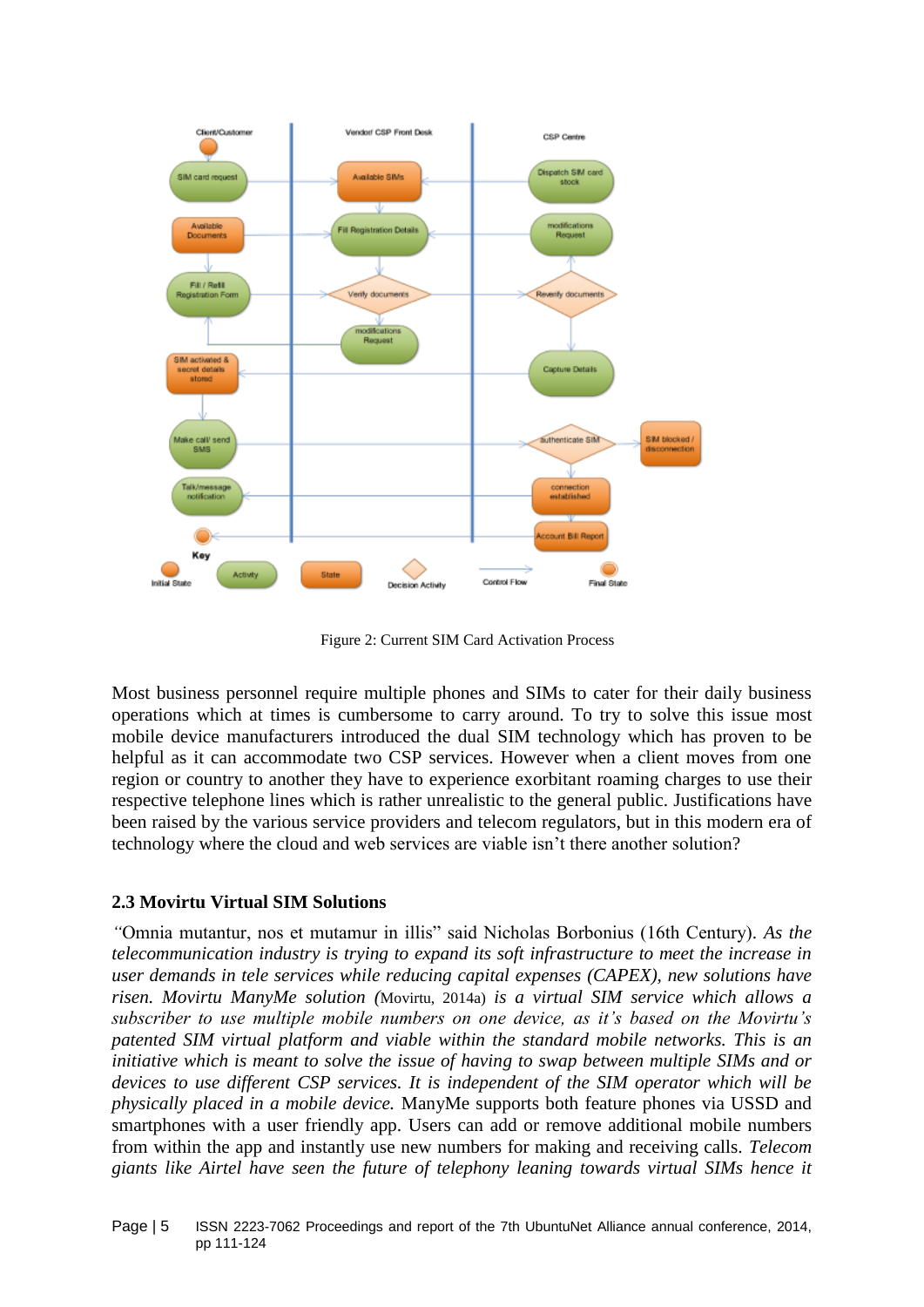*recently launched a group-wide partnership with Movirtu in June 2014(*Movirtu, 2014b) *As of date Airtel Africa has rolled out the Movirtu Share service in Madagascar and DRC, which offers business enterprises with virtual SIMs at reasonable costs and reducing communication infrastructure costs. These solutions have many pros to both the user and mobile operators. The different mobile operator clients enjoy the service of distinct providers without having to buy other handsets/SIM cards. The various CSPs benefit from gaining extra customers and less operational costs as the expansion is provided using software integration. However this software is still expensive to purchase for upcoming service providers and it could prove exorbitant to manage for most government institutions.* 



#### **2.4 Implementa Virtual SIM Platform**

Figure 3: Implementa Virtual SIM Platform Architecture [8]

Implementa is also a modern day corporation which offers many virtual SIM solutions, having one of its objectives as not re-inventing the wheel. Implementa virtual SIM platform Implementa. (2014) provides allocation and usage of virtual SIMs from a mobile terminal (MT) without physically inserting a SIM card. There exists a remote SIM storage which manages the physical SIMs and keeps track of them. The platform makes use of an OS and language independent API which facilities easier integration with various customer apps and devices. The clients can perform normal voice calls and messaging functions. The virtual SIM platform architecture is integrated into the standard mobile network as shown in Figure 3 above.

## **2.5 Apple's Soft SIM**

Apple for a long time has been talking of the virtual SIM concept and the new iPad TelcoReview.(2014) Hill, S.(2014) recently launched in October 2014 by Apple provides a soft SIM feature. Allowing users to select from a limited range of provided CSPs from a menu and still accommodates the use of physical SIMs. The soft SIM is a feature which comes at a time when the hype of doing away with physical SIM cards is at bay in the telecommunication industry. It will provide a client with a user-driven facility to dynamically

Page | 6 ISSN 2223-7062 Proceedings and report of the 7th UbuntuNet Alliance annual conference, 2014, pp 111-124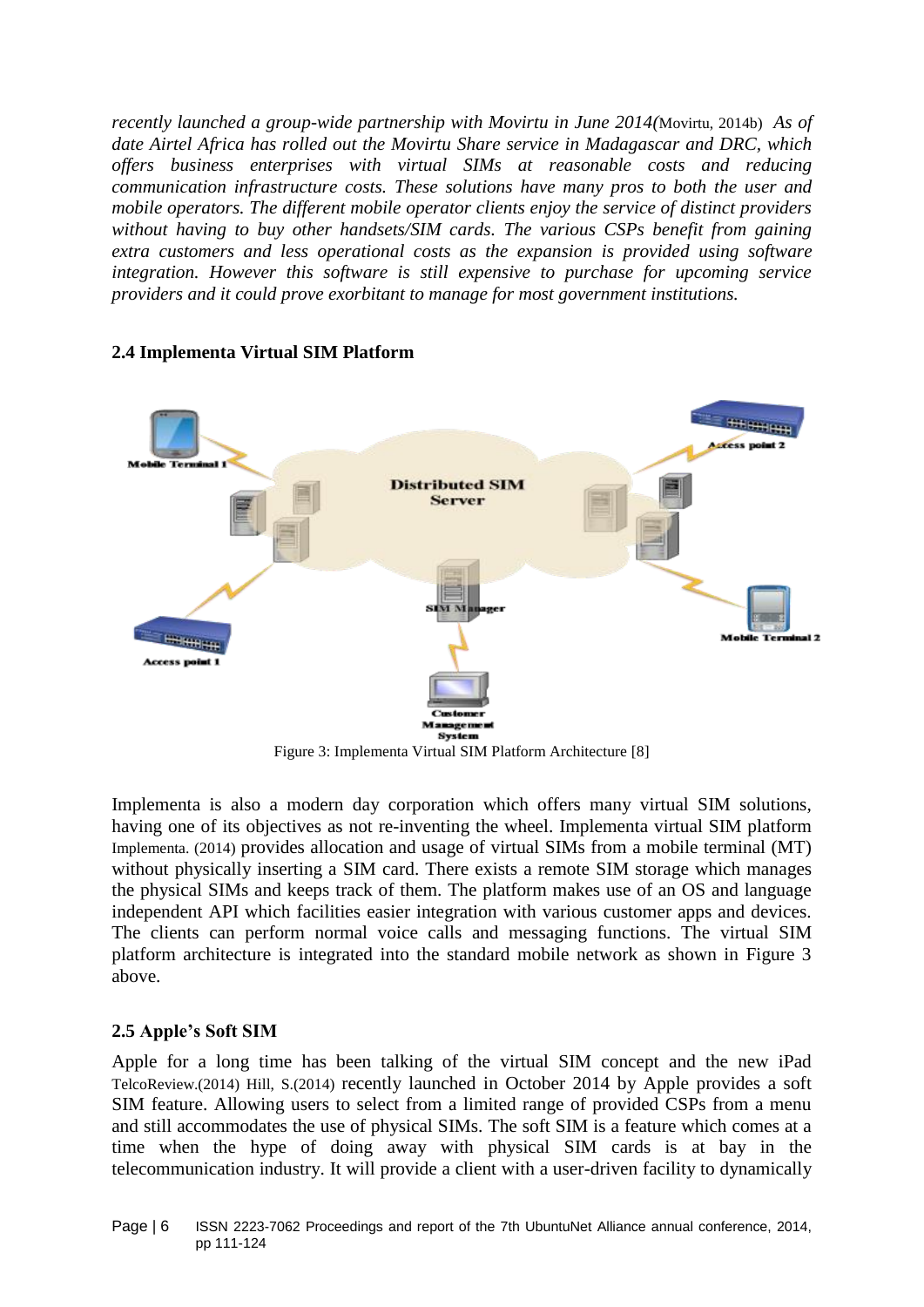use different network operators in a loosely coupled manner and with short term plans of usage /release in a pay as go manner. However this forces most customers to purchase expensive Apple products and having to stick to the only provided CSPs. A lot of demands are left unmet like what if the client wants to access the services of a mobile operator not listed in the Apple menu and wants to take their contract number with them or has to sell their old phone.

#### **2.6 Simgo Virtual SIM Platform**

Simgo (2014) is one of the world's first CSPs to offer virtual SIM solutions for smartphones with a motto to reduce roaming costs while exhibiting profound identity security, which is a key concern to the mobile user. Also providing broadband global M2M and amplified operational competence. Simgo Virtual SIM Platform makes possible the separation of SIM card from mobile device like the Implementa Platform while making use of a cloud server storing a plethora of SIMs. A remote device which acts as the SIM card holder can be a smartphone cover, a self-contained module or a low power, 9x9mm chip to be integrated into equipment with cellular modules. Drawbacks of this solution are the additional costs of the remote device and the poor network connection in remote areas.

# **3. Proposed Design Architecture of SIM Card Virtulization**

The proposed virtual SIM technology will adopt the features of previously discussed technologies in Movirtu. (2014a, b) Implements, (2014 TelcoReview. (2014) [9] (Simgo, 2014) [12] and will seek to improve on the weaknesses highlighted, although in the long term due to the limitations in technology and research time. The proposed design architecture will allow the possibility of multiple SIMs being accessible from one Mobile Station like the other virtual SIM solutions. It will be implemented using Android SD platform, Twilio Cloud and Web Services which include; using Restful APIs, TwiML, PHP and Java. All the technologies are open source except access to the Twilio Cloud tele-services. (Monica, R., Dinesha H.A, & V.K. Agrawal., 2013), (www.twilio.comThe Virtualization process will follow 3-tier architecture as depicted below in Figure 4.

The Client, MS1 which is the mobile phone will have a SIM card initially for authentication purposes. It makes a request to the web server which then connects to the Cloud Server via Restful API to obtain the required client account details while authenticating client request. Once ascertained a token is generated at the web server and sent back to Client with virtual SIM details based on the CSP selected. This can be stored at mobile device or kept at web server only after user has acknowledged. The virtual SIM will consist of the client name, IMSI, session ID and the authentication token. If client is valid the subscriber number can be used to make calls or send SMS/MMS just like in an ordinary GSM network. The only difference is that the virtual SIM connects to the server via an internet connection first before a request is redirected to the desired destination. This will promote faster processing of MS requests and the less memory usage on the phone. Call forwarding, redirecting and recording should be also possible. A subscriber can be given an option to use as many virtual SIMs (vSims) as they deem to meet their needs. Thus a user can buy by selecting mobile numbers and can release them at any time as they wish in a pay as you go mode. This will promote scalability and cheap operational costs to both CSPs and clients. The system should also provide a flexible integration mechanism with other traditional public networks like GSM, PSTN, PDN and modern UMTS.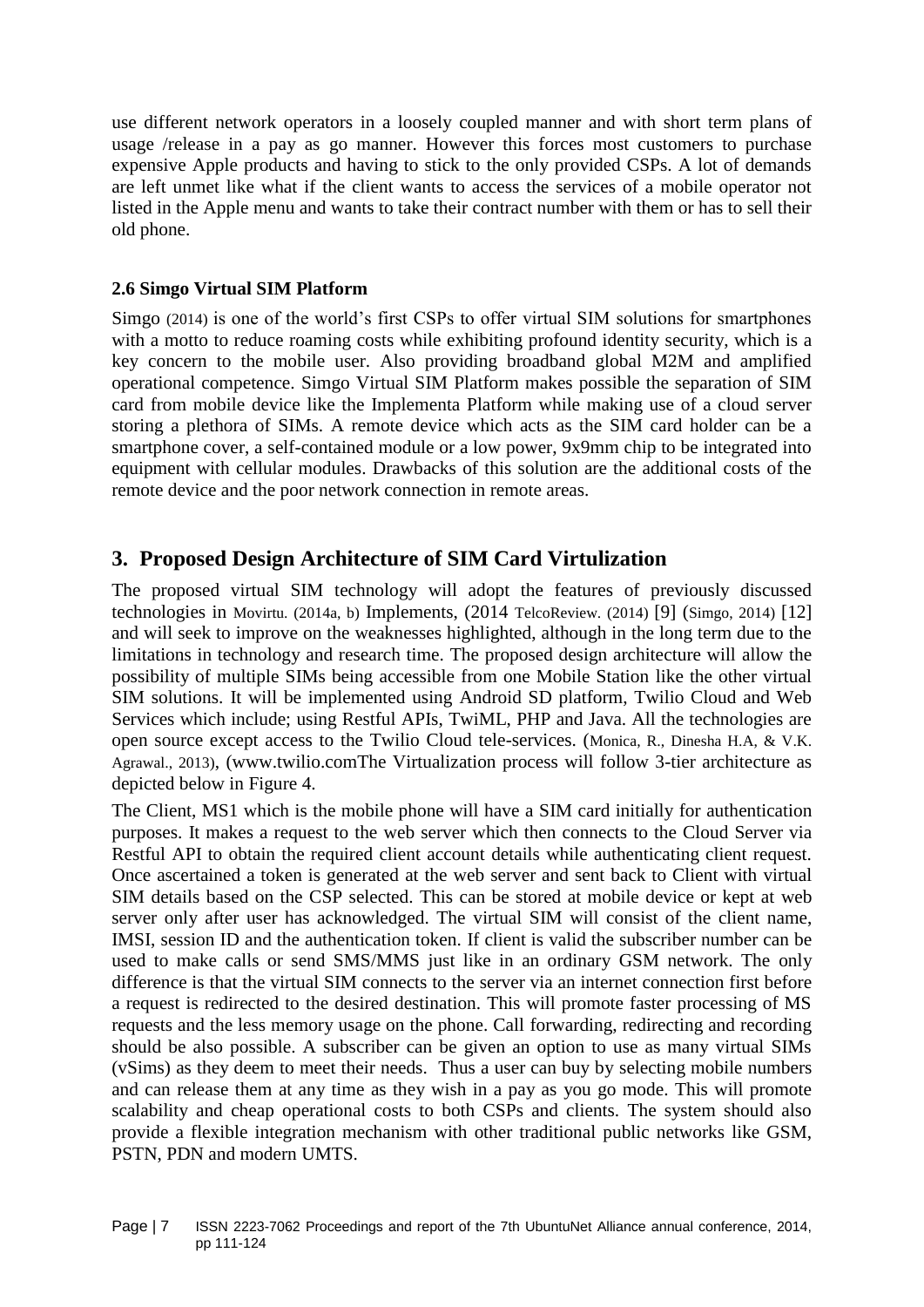

Figure4: Proposed Design Architecture [www.twilio.com.docs](http://www.twilio.com.docs/)

## **3.1 Advantages of Proposed System**

- $\triangleright$  Offer multiple SIMs to one client.
- $\triangleright$  Offer a notification or alert system to client in case client is busy on another call.
- $\triangleright$  Uses simple traditional http request and methods to perform telephony services.
- $\triangleright$  Easy to implement and expand via the Cloud services.
- $\triangleright$  Client can buy and release vSims at will while only paying for required services.
- $\triangleright$  If SIM details are lost they can be recovered and all logs can be obtained from cloud.
- $\triangleright$  Can be integrated into existing system and interoperable with other networks.

## **3.2 Disadvantages of Proposed System**

- $\triangleright$  Restricted to network connection (Wi-Fi or LAN) as it needs access to Internet to connect to cloud or web server.
- $\triangleright$  Security is dependent on third parties trust and the user community does not have full trust on cloud security.
- $\triangleright$  VoIP applications usually exhibit unreliable and slower voice transmission.

# **4. Implementation of the Proposed SIM Card Virtualization Technology**

The implementation process was tailored to follow the overall design architecture of the proposed system while making use of reusable software components. An Android mobile app will act as the Front-End, while the Back-End will be the server side app. The Twilio Service Provider will act as the Middleware as it handles requests or caters for services from client to server and vice versa. The app will consist of a main menu, registration part, call and messaging module. As a major pre-requisite to able to use the Twilio services (www.twilio.com) the researcher had to register on the Twilio site and deposit a certain amount electronically into the created account to be able to have full resource catered. This encompassed buying a virtual number and registering a verification mobile number, which was an Indian Airtel number. Consequently the development process required an open mind and time.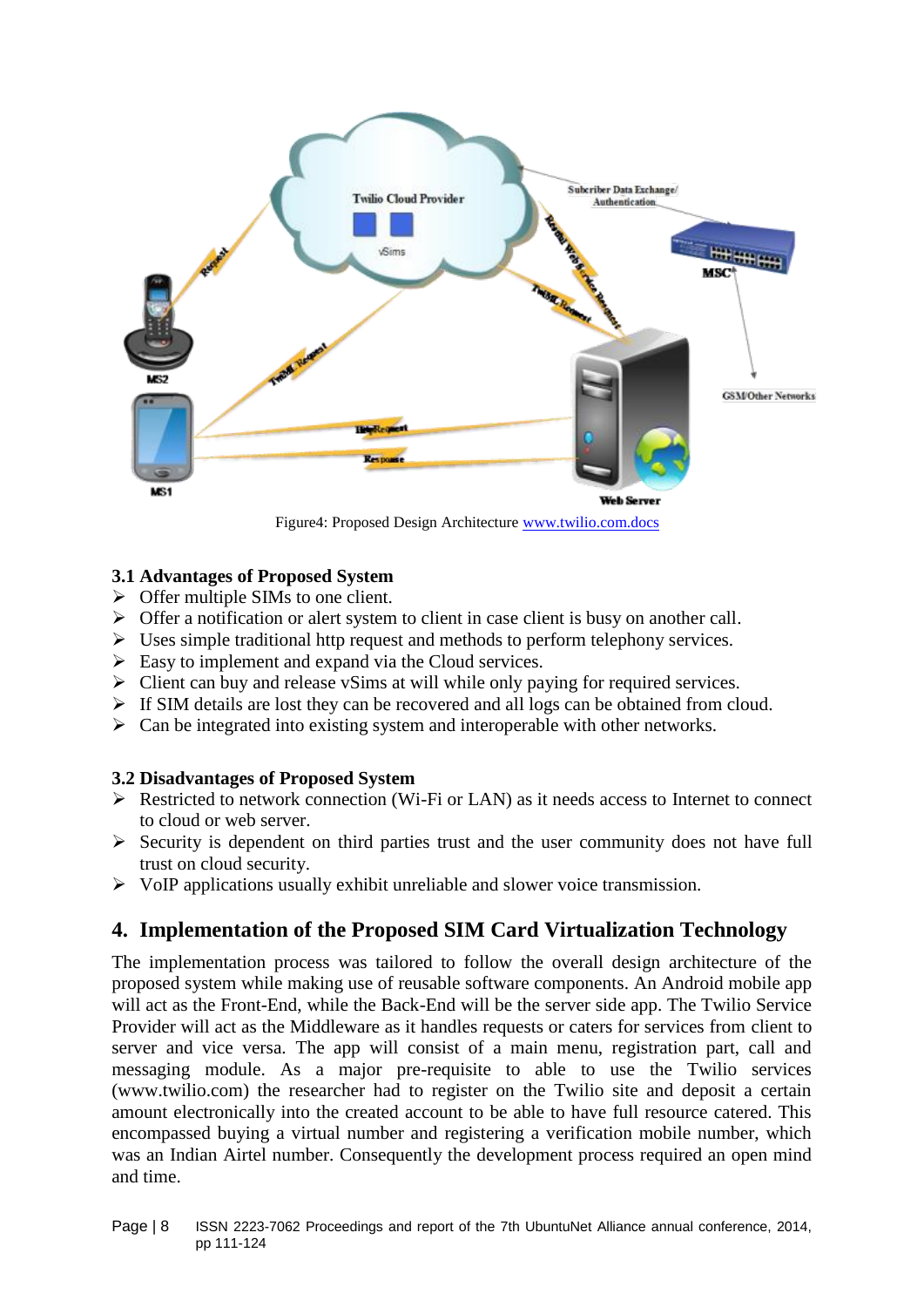## **4.1 Algorithm for Main Module**

Step 1: Enter login /register details.

- Step 2: Validate details, if invalid go to step 3
- Step 3: Renter login details
- Step 4: Connect to server via Asynchronous task and verify details
- Step 5: Error message if invalid else step 6
- Step 6: Select Call /Message service
- Step 7: Perform Call /Message service

## **4.2 Call Module Implementation**

The call module was first implemented using a combination of android and Twilio-android client APIs. A number of tests were carried out but after sometime a disconnection error problem was encountered and as a mitigation measure Twilio-java sdk had to be put in place of the Twilio-android client API, although this didn't have a user-friendly interface. With the server side code implemented in PHP and Twilio PHP helper libraries, which make the necessary REST API calls to the Cloud. As a prerequisite, a voice URL (Monica, R., Dinesha H.A, &V.K.Agrawal, 2013) had to be configured in the established Twilio account linking to a TwiML (similar to XML although uses Twilio defined verbs) application written on web server.

| <b>Using Twilio-android client APIs</b>                | Using Twilio java SDK                       |
|--------------------------------------------------------|---------------------------------------------|
| Step 1: Initialize Twilio Device Listener              | Step 1: Create a new Twilio REST Client     |
| object                                                 | object                                      |
| Step 2: Make http request to server to                 | Step 2: Make REST API call                  |
| obtain capability token                                | Step 3: Authenticate the client account and |
| Step 3: Show error message if invalid                  | authentication token                        |
| request else Step 4                                    | Step 4: Return account details else Step 5  |
| Step 4: Return capability token                        | Step 5: Print Invalid message else proceed  |
| Step 5: Create Twilio Soft Device                      | to Step 6                                   |
| Step 6: Enter phone number                             | Step 6: Make Call REST API                  |
| Step 7: Validate number according to<br>E.164 standard | Step 7: Pass call parameters                |
|                                                        | Step 8: Validate parameters.                |
| Step 8: Initiate call to destination number            | Step 9: Initiate call to destination number |
| Step 9: Leave message or end call                      | Step 10: Print success or failure message.  |
|                                                        |                                             |

Table 1: Make Call Implementation Algorithms

## **4.3 Messaging Module Implementation**

The messaging module was implemented using Twilio-java sdk and java libraries although this didn't have a user-friendly interface. There was also a new telecommunication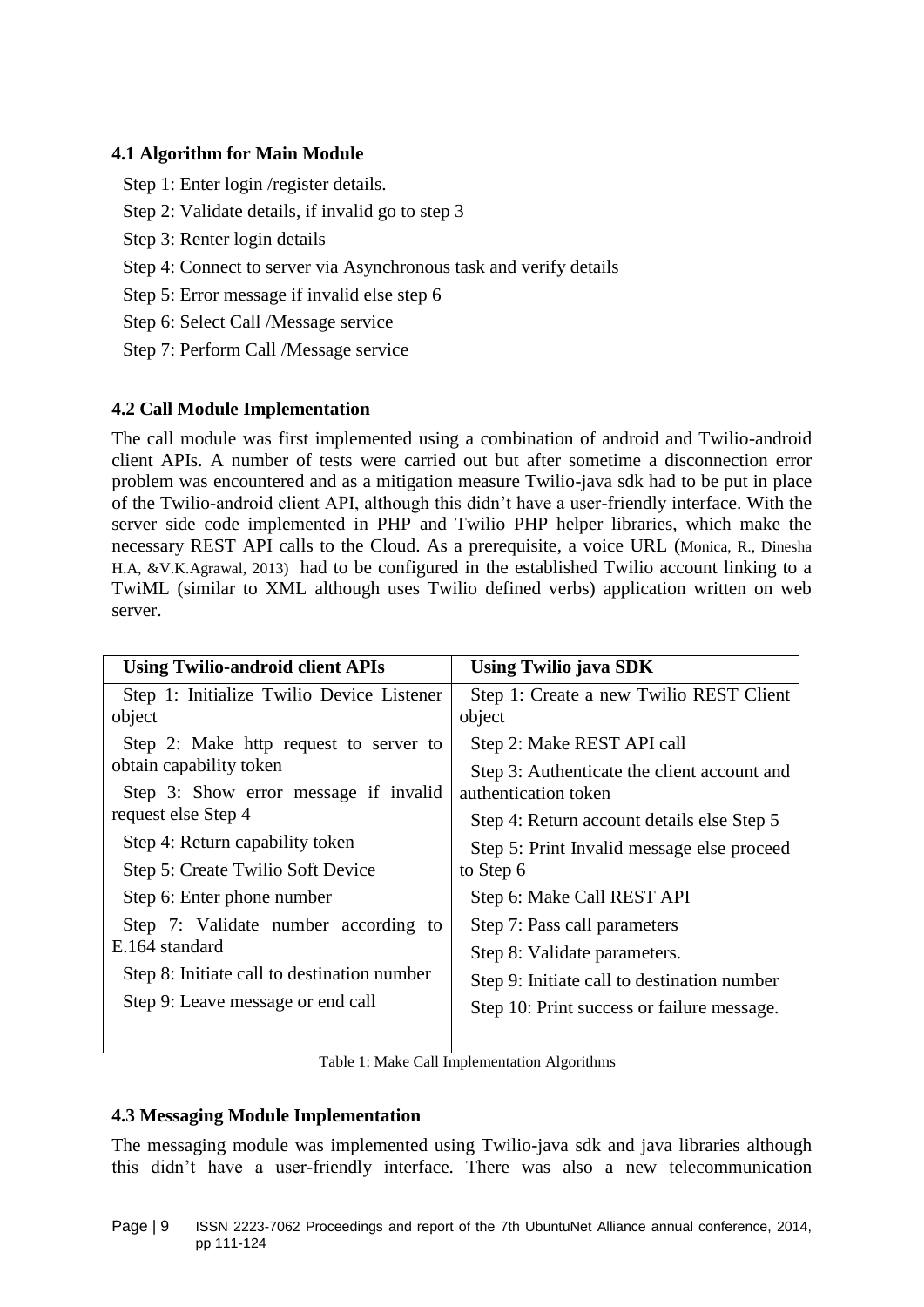regulations introduced in India like the National Do Not Call Registry which restricted promotional messaging thus limited messaging from 9am-9pm.

## **4.3.1** *Sending Message Implementation Algorithm [5]*

Step 1: Create a new Twilio REST Client object

- Step 2: Make REST API call
- Step 3: Authenticate the client account and authentication token
- Step 4: Return account details else Step 5
- Step 5: Print Invalid message else proceed to Step 6
- Step 6: Call Message REST API
- Step 7: Pass message parameters
- Step 8: Validate parameters.
- Step 9: Send message
- Step 10: Print success or failure message.

#### **4.4 Testing Results**

The best success stories in any innovation have to undergo failure and as per norm expectations in the implementation process quite a number of shortfalls rose but the testing process gathered quite a number of lessons.

#### **4.4.1 Call Module Unit Testing**

The developer carried out a number of tests some which include functional tests on the validity of a number on the client side. If an unverified number was entered when making a call the exception message appeared is as shown in Figure 5 and to rectify the issue the developer had to add the number in the Twilio Main account using an E.164 approved format as noted in the Twilio documentation (Monica, R., Dinesha H.A, & V.K. Agrawal, 2013). Figure 6 shows the call status graph from February-September 2014.

| Reflection @ Javadoc B Declaration D Console X R Progress D LogCat        |                                                                                                                                                         | ka XXX   Bale   e   e   e   e   e   e |
|---------------------------------------------------------------------------|---------------------------------------------------------------------------------------------------------------------------------------------------------|---------------------------------------|
|                                                                           | <terminated> makeTCall (1) [Java Application] C:\Program Files\Java\jre8\bin\javaw.exe (Aug 3, 2014 4:18:48 PM)</terminated>                            |                                       |
|                                                                           | :eption in thread "main" com.twilio.sdk.TwilioRestException: The source phone number provided, +919849451953, is not yet verified for your account. You |                                       |
|                                                                           | at com.twilio.sdk.TwilioRestException.parseResponse(TwilioRestException.java:74)                                                                        |                                       |
|                                                                           | at com.twilio.sdk.TwilioRestClient.safeRequest(TwilioRestClient.java:583)                                                                               |                                       |
| at com.twilio.sdk.TwilioRestClient.safeRequest(TwilioRestClient.java:558) |                                                                                                                                                         |                                       |
| at com.twilio.sdk.resource.list.CallList.create(CallList.java:70)         |                                                                                                                                                         |                                       |
| at makeTCall.takeParam(makeTCall.java:41)                                 |                                                                                                                                                         |                                       |
| at makeTCall.main(makeTCall.java:33)                                      |                                                                                                                                                         |                                       |
|                                                                           |                                                                                                                                                         |                                       |
|                                                                           |                                                                                                                                                         |                                       |

#### Figure 5: Invalid Number Exception in java SDK environment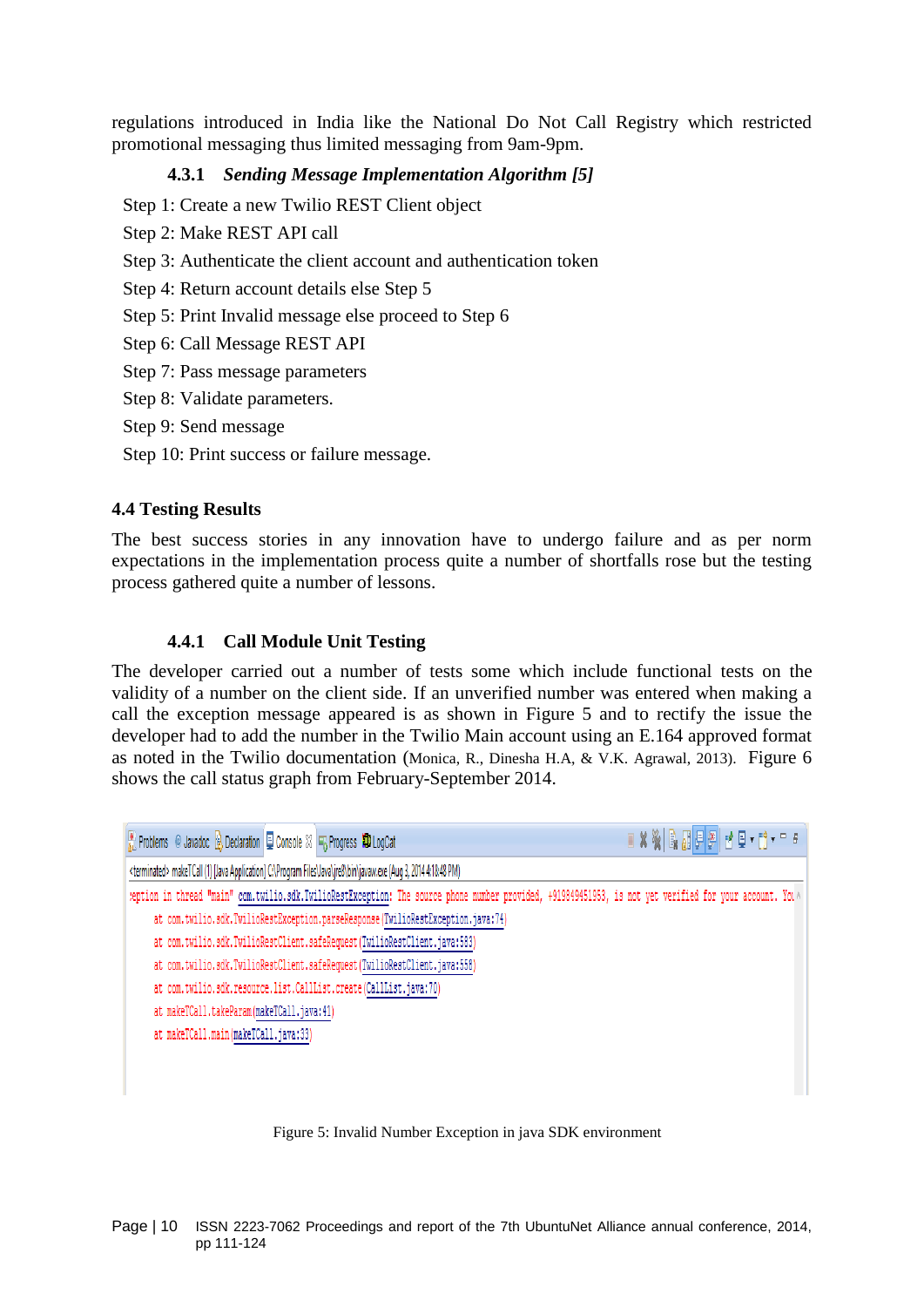

Figure 6: Call Status Graph from January-September 2014

#### **4.4.2 Message Status Report**

A status progress graph for the messages sent and received can be obtained from the Cloud server and the user can keep a track of their usage in a clear manner. Although there is no implicit function to show the delivery of a message on the android platform it still is possible to use REST API /TwiML verbs to show this.



Figure 7: Sent & Received Messages Status Graph from January – September 2014

# **5. Comparison of GSM SIMs and Virtual SIMs**

| <b>GSM SIM card</b>                         | Virtual SIM (vSIM)                            |
|---------------------------------------------|-----------------------------------------------|
|                                             |                                               |
| Speed of call connection request is between | Speed of call connection is between 300-      |
| 300-400 ms depends on network congestion    | 400 <sub>ms</sub>                             |
| Can use 2G, 3G and 4G facilities            | Require Internet access like Wi-Fi            |
| Roaming charges are expensive.              | Roaming charges are cheaper                   |
| Messages can be sent any time depending on  | Messaging timing services between 9am-9pm     |
| network congestion. Rate of sending is many | in India but anytime outside. Rate of sending |
| at a time from one mobile number.           | is one at a time from one mobile number.      |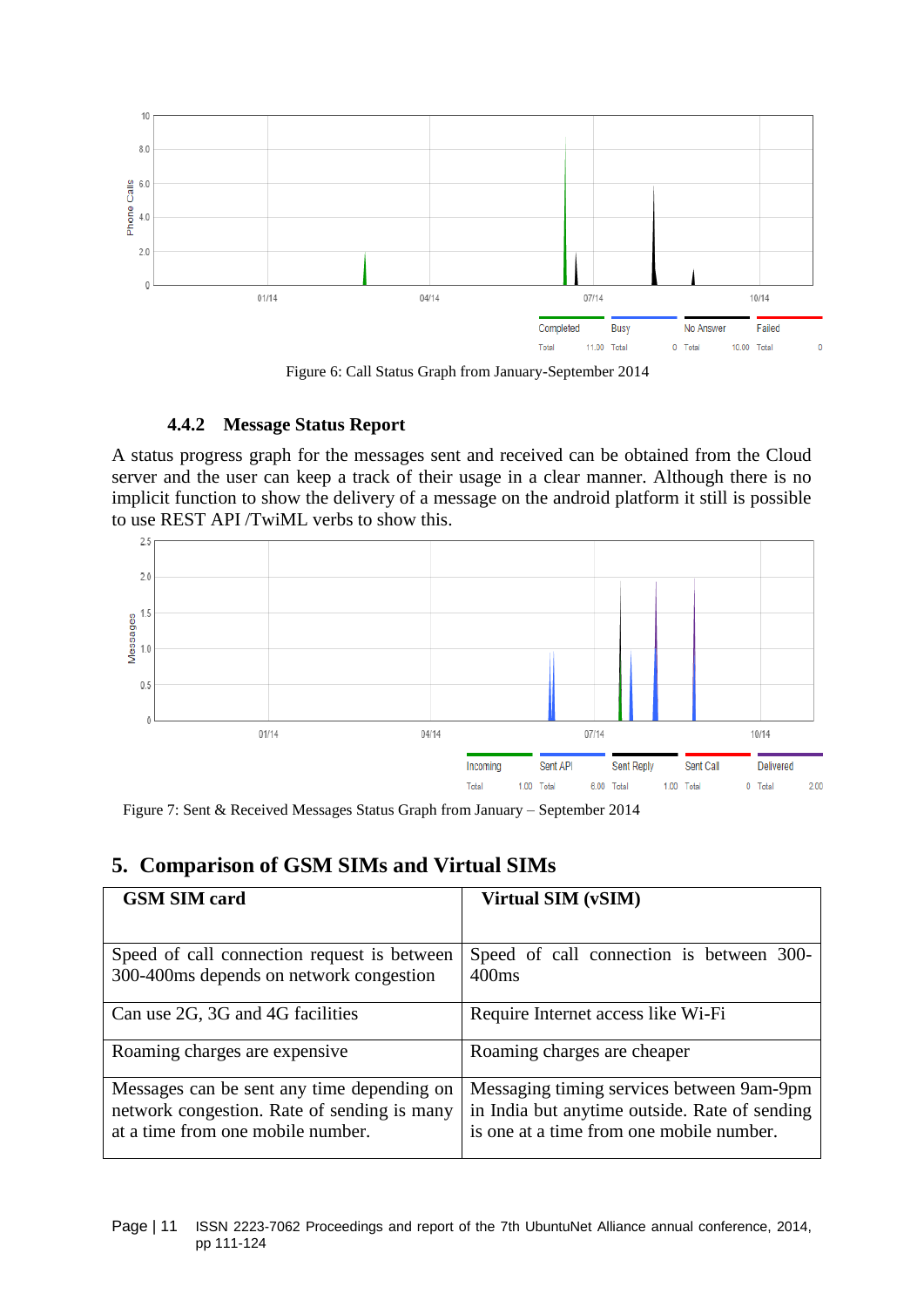| One SIM for each phone                                                                         | Multi SIMs for each phone                                                                                        |
|------------------------------------------------------------------------------------------------|------------------------------------------------------------------------------------------------------------------|
| Longer purchasing process sometimes huge<br>delays like one week.                              | Easy purchasing process which can be done<br>in a few minutes at the comfort of one's<br>home online.            |
|                                                                                                |                                                                                                                  |
| Security check is faster as the SIM card<br>already stores the authentication key and<br>TMSI. | Security checking process is slower as there<br>is double checking at the web server and at<br>the cloud center. |
| Tele services reports for each client take time<br>to extract.                                 | Easy for client to monitor their own tele<br>service usage with graphical representation.                        |
| Conference calls not supported fully                                                           | Conference calls can be supported fully                                                                          |
| If SIM card is lost data retrieval process takes<br>time depends on the CSP.                   | vSIM can be released and bought again while<br>data retrieval is faster.                                         |
| Uses up phone memory to store SIM details                                                      | Uses up less memory on phone while more<br>SIM data is stored on a cloud.                                        |
| implemented on GSM<br>Can be<br>enabled<br>phones                                              | Is implementable on all android devices and<br>extendable to the browser and iOS phones.                         |

Table 2: Comparison of GSM and virtual SIMs

# **6. Conclusion**

"Camel trips do not begin or end, they merely change form", said Robyn Davidson. Likewise in carrying out an investigation which seeks to transform and enhance a traditional way of communication the journey from the requirements gathering to implementation has taken many twist and turns. Initially when the research started, the concept of SIM card virtualization seemed impossible and far-fetched. The current GSM communication model is a stronghold in the telecommunication industry and has survived the test of time. Its robust connection-oriented paradigm has been evolving over time due to the technological advances like the Web 2.0, the cloud and the overwhelming smartphone user demand. The cloud is here to stay and is the future hence adopting communication as a service is a must for most Communication service providers and this will promote a pay as you use mode.

The researcher adopted a SIM card virtualization architecture based on Monica, R., Dinesha H.A, &.Agrawal, V.K. (2013) research on Phone Call as a Service and Twilio a cloud service provider integrates these various technologies to offer a multipurpose telephony platform. The architecture consisted of 3-tiers; the Web server, client and the Cloud which acts as the Middleware and Back End. Thus the researcher chose this platform as a means to achieving his objectives. The research was a success as the concept of virtual SIMs was proven by the ability to buy Twilio numbers online and use them to make the ordinary tele services like making a call and messaging. The security aspect is still under scrutiny and comparison of the two models GSM and Web-based CaaS during the whole project shows there are smaller differences in communication speeds but more user satisfied needs with the former model.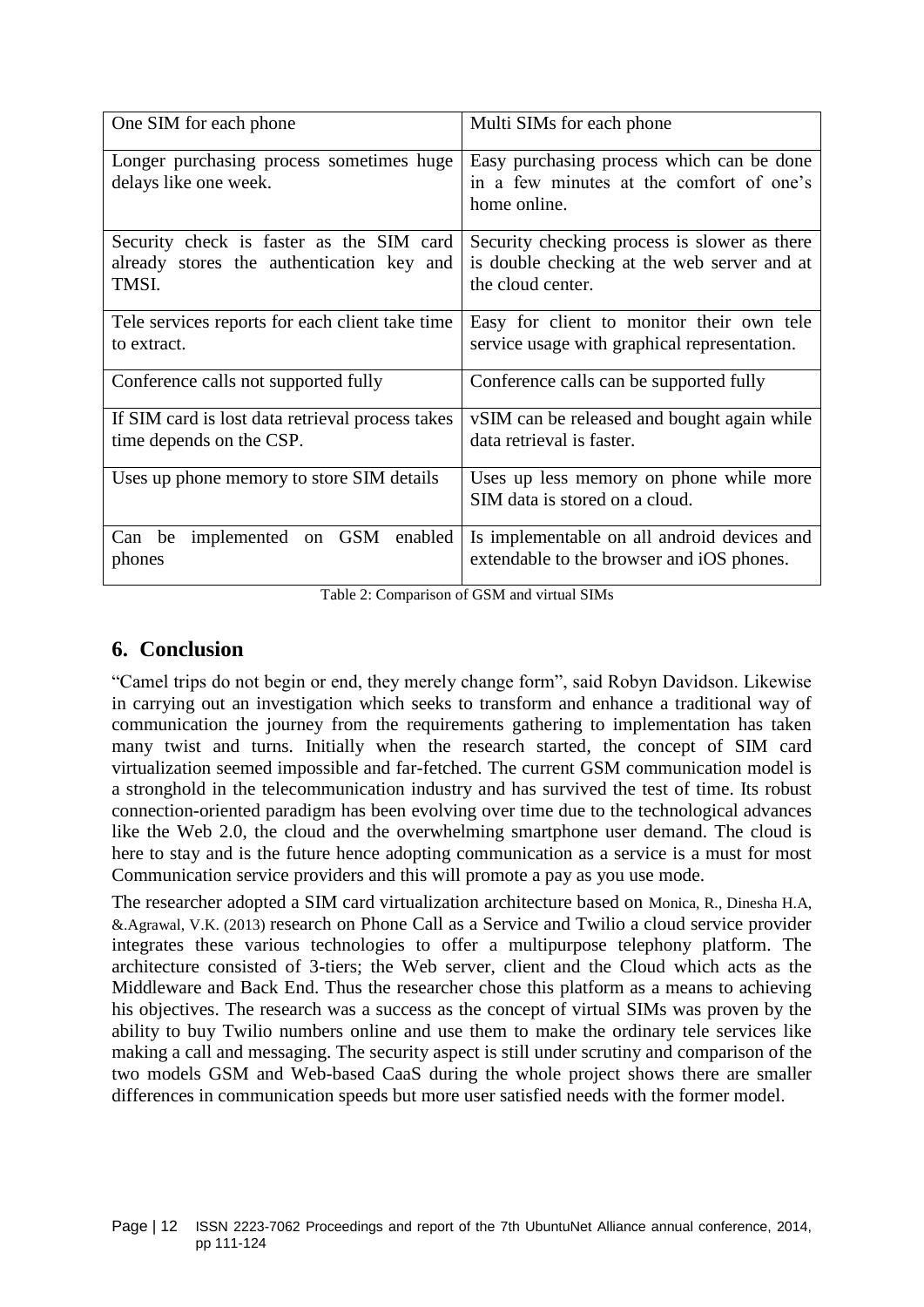# **7. Recommendations and Future Works**

There is need for more analysis and experimentation with the various Open APIs being offered by companies like Twilio, Google and Pub Nub so as to build complex real time telecommunication applications. The Twilio APIs needs to be fully exploited so that some problems like compatibility with higher version of Android and Windows can be reduced. For future works the researcher will seek to integrate and apply his project discoveries into educational and business real time scenarios. While doing an in-depth analysis of the virtual SIM performance and add more features using the available APIs. There is also need for more research on fully virtualizing the smartphone on the cloud in asynchronous real time distributed environments while integrating with the growing Software Defined Networks.

# **References**

Gotora, T.T. Kudakwashe Zvarevashe, K. &Pranav Nandan, P. (2014) 'An Exploration of Web services and Virtualization Mechanization fostered in Communication as a Service' *International Journal of Science & Research.* 3 (7) pp.2180-2186

Gotora, T.T., Zvarevashe, K. & Nandan, P. (2014) 'A Survey on the Security Fight against Ransomware and Trojans in Android' *International Journal of Innovative Research in Computer and Communication Engineering.* 2 (5), pp. 4115-4123.

Hill, S. (2014) *Apple SIM – what is it and how could it change things for Android?* Android Authority. <http://www.androidauthority.com/apple-sim-android-540952/> [accessed 28 October 2014]

Implementa. (2014)<http://www.implementa.com/solutions> [accessed 10 June 2014]

Monica, R., Dinesha H.A, &V.K. Agrawal. (2013) 'Cloud Computing – Phone Call as a Service: A Concept' *International Conference on Advances in Computing, Communications and Informatics (ICACCI)*. pp. 236-242.

Movirtu. (2014a) *Movirtu Virtual SIM Solutions*.<http://www.movirtu.com/#!manyme/c1aq3> [accessed 10 September 2014]

Movirtu. (2014b) *Press Release*. [http://www.movirtu.com/#!090614-airtel](http://www.movirtu.com/#!090614-airtel-movirtuagreement/c140h)[movirtuagreement/c140h](http://www.movirtu.com/#!090614-airtel-movirtuagreement/c140h) [accessed 10 September 2014]

Schiller, J. (2008) *Mobile Communications.*2nd ed. U.K.: Pearson Education Limited.

Simgo. (2014)<http://www.simgo-mobile.com/> [accessed 27 October 2014]

TelcoReview. (2014) *Will the virtual sim break the telco strangle hold?*[http://techday.com/telco-review/news/will-the-virtual-sim-break-the-telco-strangle](http://techday.com/telco-review/news/will-the-virtual-sim-break-the-telco-strangle-hold/195914/)[hold/195914/](http://techday.com/telco-review/news/will-the-virtual-sim-break-the-telco-strangle-hold/195914/) [accessed 28 October 2014]

[www.twilio.com.docs](http://www.twilio.com.docs/) [accessed 1 April 2014]

*Xiaoyi Chen (2011). Smartphone Virtualization: Status and Challenges. IEEE*